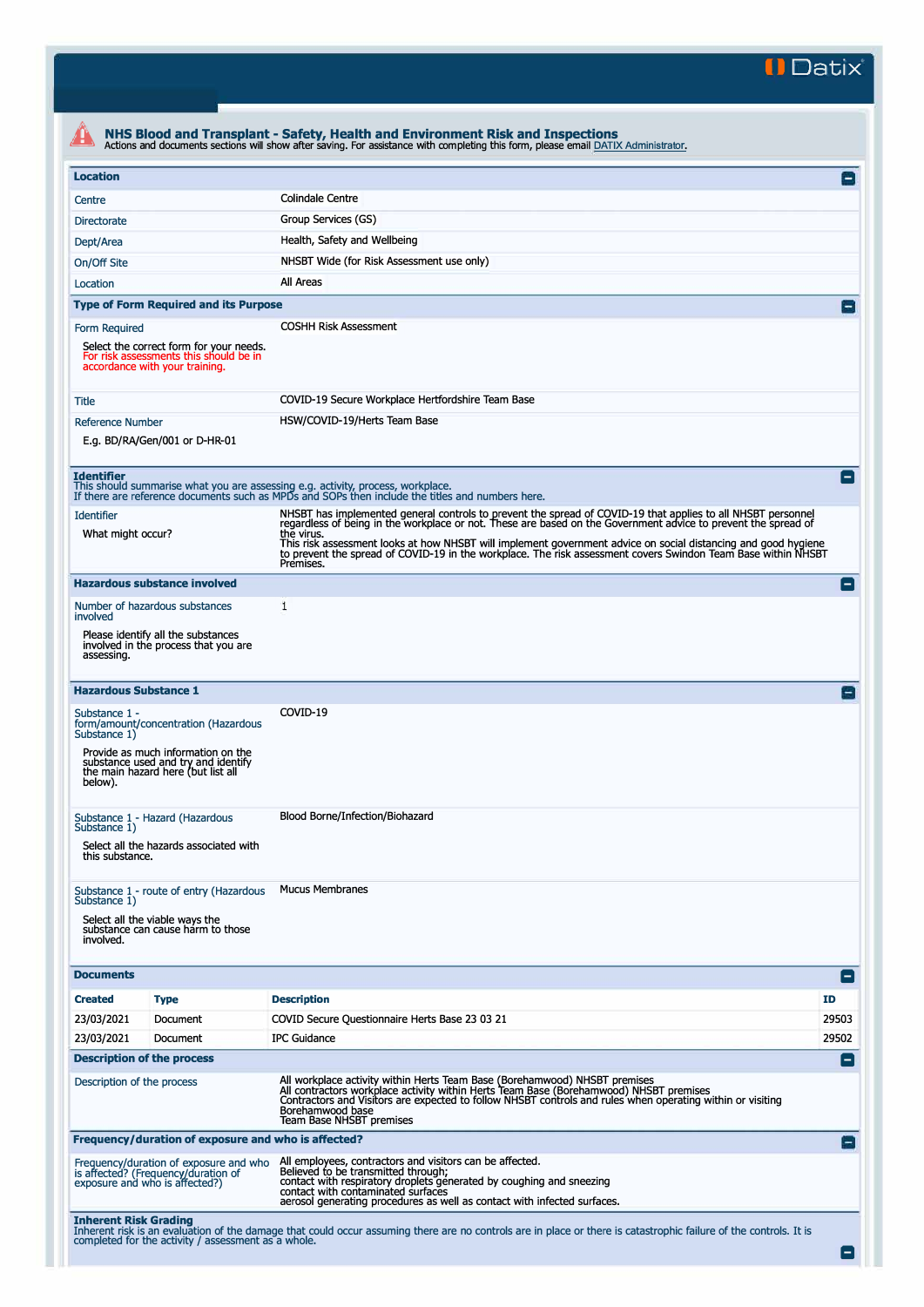**Inherent Risk** Impact Red-Extreme<br>Orange-High<br>Yellow-Moderate<br>Green-Low Likelihood **Negligible** Minor Moderate Major Catastrophic **Almost Certain**  $\bullet$  $\bullet$  $\bullet$  $\bullet$ Likely  $\bullet$  $\bullet$  $\bullet$  $\bullet$ **Possible**  $\bullet$  $\bullet$  $\bullet$  $\bullet$  $\bullet$  $\bullet$  $\bullet$ **Unlikely** Rare  $\bullet$  $\bullet$  $\bullet$ Rating (initial): 16 **Risk level (initial):** Extreme

**Controls in place**<br>Best practice is to directly link the controls to the hazards they are reducing and to list them in order of preference according to the hierarchy of control i.e.<br>eliminate, substitute, engineering cont

ō

e

 $\blacksquare$ 

| Controls in place<br>E.G. "Gloves available to wear-YES"<br>For COSHH assessments please<br>consider other controls e.g. Health<br>Surveillance. | Personal controls at the team base.<br>- Colleagues know not report for work if showing any symptoms of COVID-19 symptoms include high temperature<br>and/or new and continuous cough or a loss of, or change in, your normal sense of taste or smell.<br>- Colleagues aware of other symptoms.<br>- Colleagues know to avoid contact with someone who is displaying symptoms of coronavirus (COVID-19).<br>-Colleagues know to avoid use of public transport, when possible.<br>-Avoid touching the face, particularly mouth, nose and eyes.<br>-Colleagues Wash hands regularly as per government and NHSBT advice:<br>- Upon entering and prior to leaving a workplace.<br>- Before and after eating or smoking.<br>- After coughing or sneezing.<br>- Colleagues maintain social distancing of 2m from others, whenever possible.<br>- Colleagues know how to implement good respiratory hygiene measures when coughing, sneezing, wiping or<br>blowing nose removing and putting on face coverings<br>- Colleagues take temperature on arrival and clean thermometer thoroughly after use.<br>- Colleagues use disposable tissues when coughing or sneezing and dispose of immediately after use into the<br>nearest waste bin or clinical waste bin<br>- All donor carers and nurses to be trained in how to wear, use and remove masks and training package to include<br>information on the hazard, risk and controls.<br>- Colleagues wear an appropriate Fluid Repellent Surgical Face Masks (FFP2) as required<br>- When on site, all Visitors / Contractors to sign in and out.<br>- Hand sanitiser stations / automatic dispensers are located around the team base for all colleagues and visitors /<br>contractors to use whilst on site<br>Local Controls<br>SOCIAL DISTANCING<br>- Daily communications to emphasise social distancing.<br>- Social distancing signage in place to remind staff about "hands face space"<br>- Office-based colleagues working from home, wherever possible<br>- Occupancy limits in place for maintaining social distance in separate areas to include where applicable<br>Garage area;<br>- With both the vehicles inside - limited to 8 persons.<br>- With one vehicle inside - limited to 10 persons.<br>- Stores - limited to 3 persons.<br>- Main Office - limited to 2 persons.<br>- Kitchen/ Staff Area - limited to 1 person.<br>- Other Offices - limited to 3 persons.<br>- Meeting Room - limited to 2 persons.<br>- Computers arranged to allow space between workstations - N/A to this team base.<br>- Computers arranged to avoid face to face working.<br>- Equipment moved to create wider walkways - N/A to this team base.<br>- Alternative work areas available for colleagues to work either in isolation or maintain 2m social distancing.<br><b>CLEANING</b><br>- Cleaning equipment is available in work areas<br>- Gloves and apron worn when cleaning<br>- Ensure all shared touchpoints, inclusive of all items on cleaning checklist, are cleaned as detailed.<br>- Cleaning logs to be completed, signed, dated and records retained.<br><b>OTHER</b><br>- Good housekeeping and hygiene to be maintained in the workplace.<br>- Ventilation within the shared office areas<br>Managers must;<br>- Ensure these measures are implemented and maintained at all times.<br>NA 04/02/22 - manager reviewed and confirmed there are no changes. |
|--------------------------------------------------------------------------------------------------------------------------------------------------|---------------------------------------------------------------------------------------------------------------------------------------------------------------------------------------------------------------------------------------------------------------------------------------------------------------------------------------------------------------------------------------------------------------------------------------------------------------------------------------------------------------------------------------------------------------------------------------------------------------------------------------------------------------------------------------------------------------------------------------------------------------------------------------------------------------------------------------------------------------------------------------------------------------------------------------------------------------------------------------------------------------------------------------------------------------------------------------------------------------------------------------------------------------------------------------------------------------------------------------------------------------------------------------------------------------------------------------------------------------------------------------------------------------------------------------------------------------------------------------------------------------------------------------------------------------------------------------------------------------------------------------------------------------------------------------------------------------------------------------------------------------------------------------------------------------------------------------------------------------------------------------------------------------------------------------------------------------------------------------------------------------------------------------------------------------------------------------------------------------------------------------------------------------------------------------------------------------------------------------------------------------------------------------------------------------------------------------------------------------------------------------------------------------------------------------------------------------------------------------------------------------------------------------------------------------------------------------------------------------------------------------------------------------------------------------------------------------------------------------------------------------------------------------------------------------------------------------------------------------------------------------------------------------------------------------------------------------------------------------------------------------------------------------------------------------------------------------------------------------------------------------------------------------------------------------------------------------------------------------------------------------------------------------------------------------------------------------------------------------------------------------------------------------------------|
| <b>Emergency Preparedness</b>                                                                                                                    |                                                                                                                                                                                                                                                                                                                                                                                                                                                                                                                                                                                                                                                                                                                                                                                                                                                                                                                                                                                                                                                                                                                                                                                                                                                                                                                                                                                                                                                                                                                                                                                                                                                                                                                                                                                                                                                                                                                                                                                                                                                                                                                                                                                                                                                                                                                                                                                                                                                                                                                                                                                                                                                                                                                                                                                                                                                                                                                                                                                                                                                                                                                                                                                                                                                                                                                                                                                                                           |
| Storage and disposal / accidental release<br>and fire fighting requirements                                                                      | N/A                                                                                                                                                                                                                                                                                                                                                                                                                                                                                                                                                                                                                                                                                                                                                                                                                                                                                                                                                                                                                                                                                                                                                                                                                                                                                                                                                                                                                                                                                                                                                                                                                                                                                                                                                                                                                                                                                                                                                                                                                                                                                                                                                                                                                                                                                                                                                                                                                                                                                                                                                                                                                                                                                                                                                                                                                                                                                                                                                                                                                                                                                                                                                                                                                                                                                                                                                                                                                       |

First Aid Measures

If individuals are displaying any symptoms of COVID -19 as listed above, inform the Line Manager, individual concerned to go home and follow government guidelines.

Final risk Grading<br>Residual risk is an evaluation of the damage that could occur after taking into account the effectiveness of current controls. It is completed for the activity /<br>assessment as a whole.

| <b>Residual Risk</b>         |                       | <b>Impact</b>       |                |                              |           |              |  |
|------------------------------|-----------------------|---------------------|----------------|------------------------------|-----------|--------------|--|
| Red-Extreme<br>Orange-High   | <b>Likelihood</b>     | <b>Negligible</b>   | <b>Minor</b>   | Moderate                     | Major     | Catastrophic |  |
| Yellow-Moderate<br>Green-Low | <b>Almost Certain</b> | $\bigcirc$          | $\bullet$      | $\bullet$                    | $\bullet$ | $\bullet$    |  |
|                              | Likely                | $\bigcirc$          | $\bigcirc$     | $\bullet$                    | $\bullet$ | $\bullet$    |  |
|                              | <b>Possible</b>       | $\bullet$           | $\overline{O}$ | $\bullet$                    |           | $\bullet$    |  |
|                              | <b>Unlikely</b>       | $\bullet$           | $\bigcirc$     | $\bigcirc$                   | $\bullet$ | $\bullet$    |  |
|                              | Rare                  | $\bullet$           | $\bullet$      | $\bullet$                    | $\bullet$ | $\bigcirc$   |  |
|                              |                       | Rating (current): 4 |                | <b>Risk level (current):</b> |           |              |  |
|                              |                       | Moderate            |                |                              |           |              |  |

Please note that you will have to save this record before the Actions section is enabled.

**Actions**